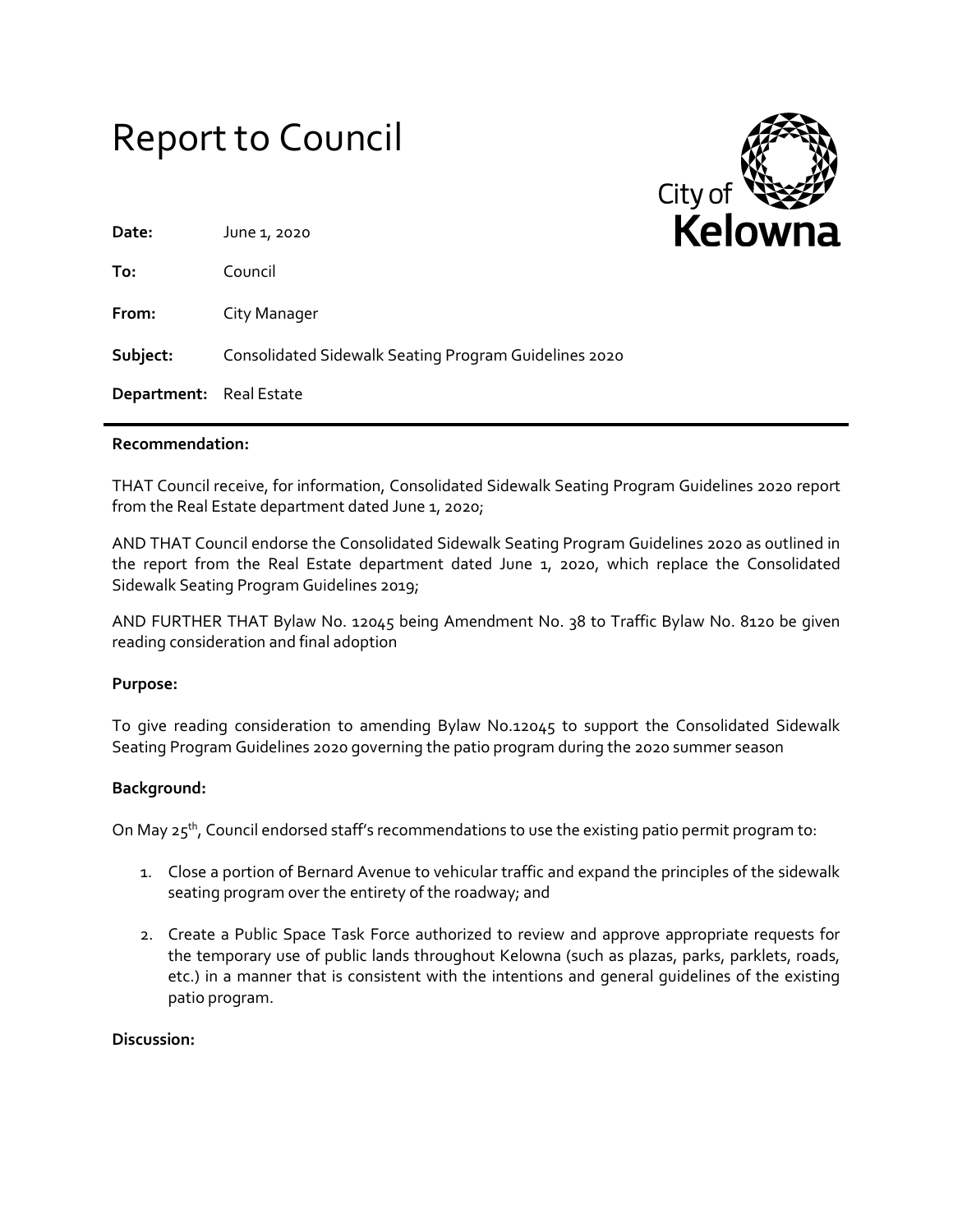While applications for patios, whether on Bernard and other areas of the City, will follow most of the Consolidated Sidewalk Seating Program guidelines, minor amendments are required to ensure that participants have a clear understanding of the program.

### **Recommendations:**

Staff are recommending the proposed "Consolidated Sidewalk Seating Program Guidelines 2020" supersede the Consolidated Sidewalk Seating Program Guidelines, endorsed by Council in April 2019.

The changes proposed in the "Consolidated Sidewalk Seating Program Guidelines 2020" are tracked and shown in Schedule A.

As summary of the changes are outlined below:

- 1) Addition of a new definition and classification for the new "Temporary Bernard Roadway Patio",
- 2) Reducing the Application and Amendment fees to \$100.00 for 2020;
- 3) Confirming use Modu-Loc VIP fencing for licensed seasonal patios for the summer of 2020 only;
- 4) Addition of three new clauses:

**Drinkware –** Permit Holders who are Food and Liquor Primary Licensees must serve beverages in plastic drinkware when it is to be consumed within a Temporary Bernard Roadway Patio. Glass drinkware will continue to be allowed within Normal Patio Permit Areas. Other Permit Areas may be allowed or denied use of glass drinkware at the discretion of City staff.

**Liquor Service -** Permit Holders who are Food and Liquor Primary Licensees shall not allow any person other than employees to transfer liquor between the establishment and the Temporary Bernard Roadway Patio.

**Shoplifting Prevention -** Permit Holders are advised to implement appropriate security measures to deter and prevent shoplifting, such as; managing adequate staffing levels to monitor merchandise, use of security cables and maintaining clear sight lines to merchandise displayed within Permit Areas.

- 5) A new application form; and
- 6) Confirmation that the per square foot rate for the patio fees has been reduced by 50% for the 2020 season.

Staff are also recommending the following bylaw changes as shown in Bylaw No. 12045 and outlined below:

- 1) Addition of a new definition for the Temporary Bernard Roadway Patio;
- 2) Addition of a subsection 7.1.5 B which describes the Temporary Bernard Roadway Patio; and;
- 3) Amendment to Schedule A to reflect the reduced fees;

#### **Conclusion:**

The proposed changes to the guidelines and bylaws will allow staff to implement the temporary expansion of the City's Sidewalk Patio Program approved on May 25, 2020. Should Council endorse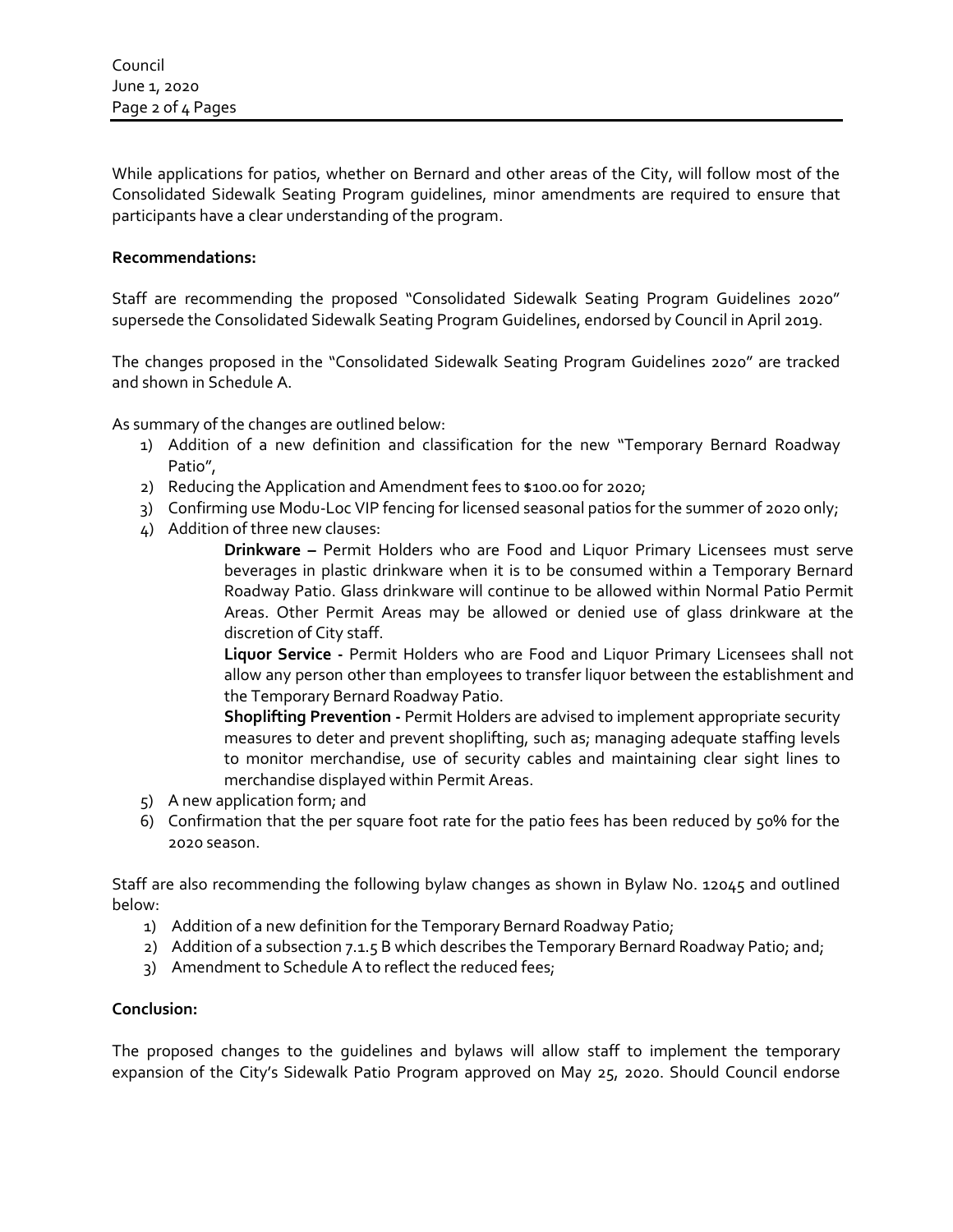staff's recommendations, implementation would be effective immediately for implementation of the proposed patio program.